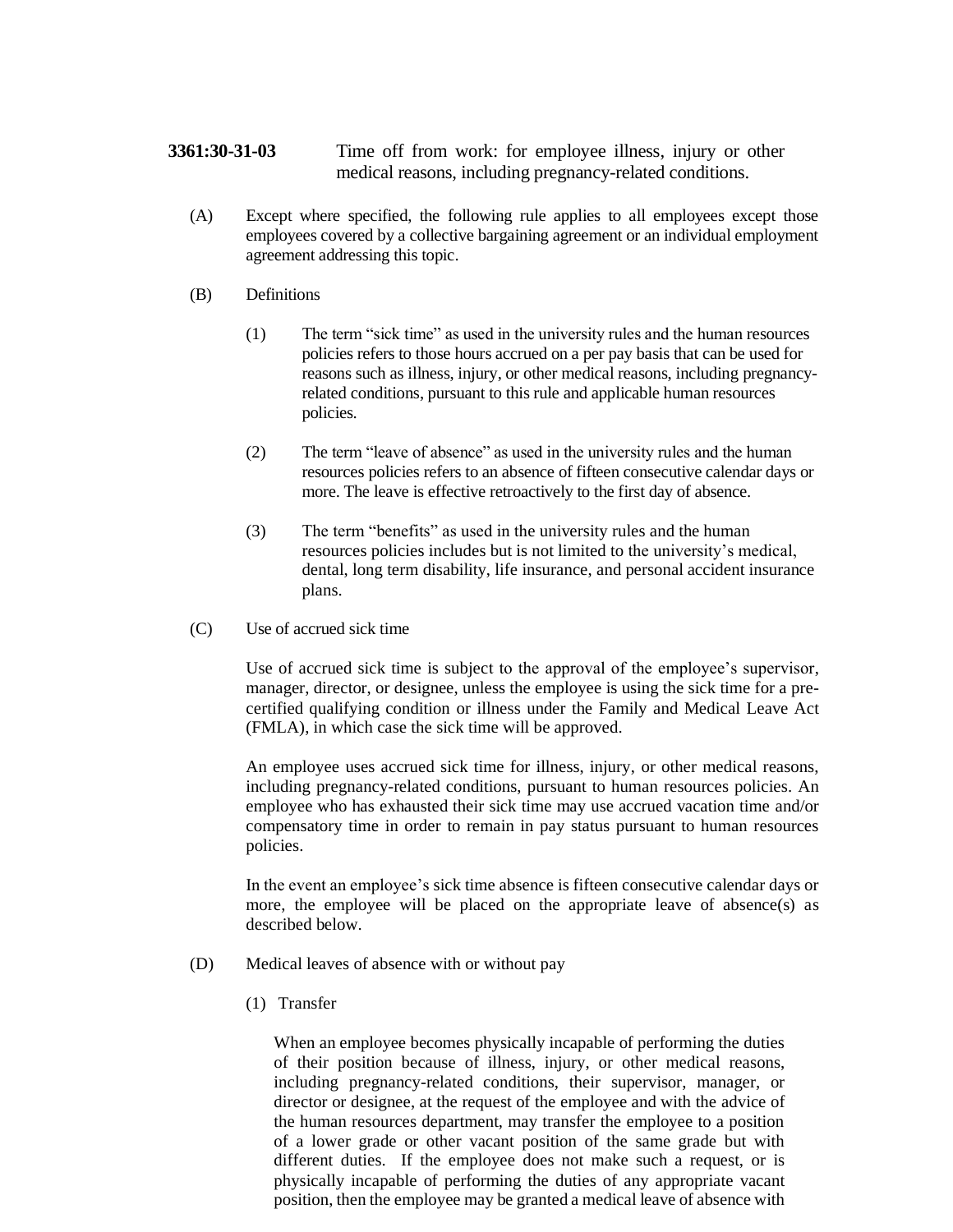### **3361:30-31-03 2**

or without pay, as appropriate.

(2) Eligibility and approval

Such leaves of absence may be granted for an employee illness, injury or other medical reasons, including pregnancy-related conditions.

Such leaves must be approved in advance, when possible, by the employee's supervisor, manager, or director or designee.

The employee requesting such a leave must furnish a health care provider statement from a licensed health care professional certifying their medical need for time off work and an estimation of their expected date of return to work.

- (E) Medical leave of absence with pay
	- (1) Duration

An employee medical leave with pay may be granted for the duration of the employee's accrued sick time in accordance with their health care provider statement or certification.

An employee who has exhausted their sick time may use accrued vacation time and/or compensatory time in order to remain in pay status pursuant to human resources policies.

Unclassified exempt employees who become totally disabled and who were hired by the university prior to September 1, 1974 and who have been continuously employed thereafter by the university, shall receive a leave of absence with pay, provided the disability continues beyond the employee's accumulated sick time. The employee's accumulated sick time and the leave of absence with pay shall not together exceed one hundred twenty days of leave with pay. For purposes of this paragraph, "totally disabled" shall be defined as the inability of the employee, by reason of sickness or bodily injury, to engage in any occupation for which the employee is reasonably fitted by education, training, or experience.

(2) Continuation of benefits

Subject to benefit plan restrictions, the university shall continue to contribute its portion of the cost of applicable benefits during the period an employee is on a medical leave of absence with pay provided the employee makes their contributions.

(3) Retirement plan contributions

Retirement plan contributions will be made pursuant to rules and regulations of the applicable pension system or retirement plan.

- (F) Medical leave of absence without pay
	- (1) Eligibility and duration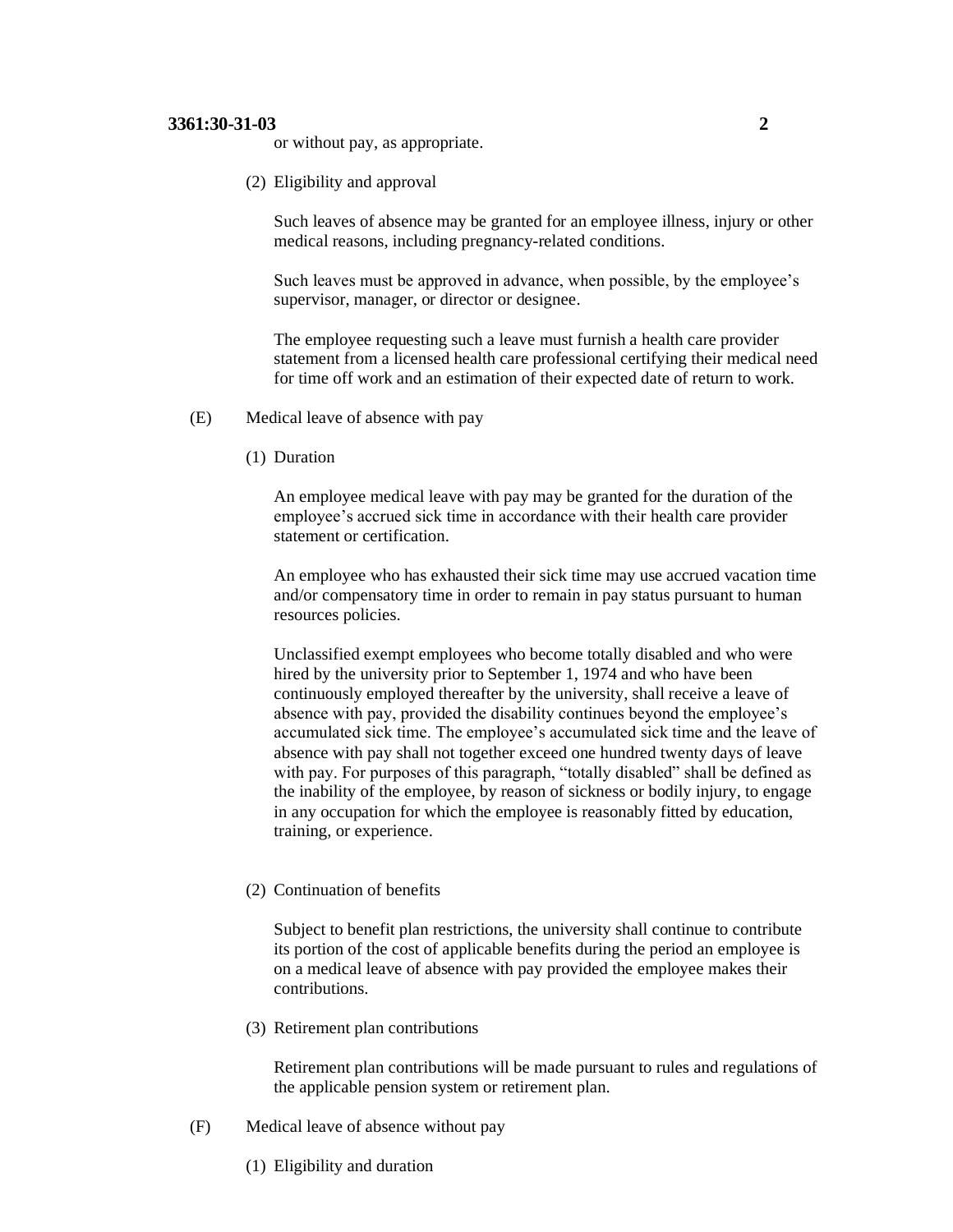#### **3361:30-31-03 3**

An employee whose licensed health care professional certifies that the employee will be able to return to work within six months of the date of exhausting accrued sick time, and, if applicable, all vacation and compensatory time, will be placed on a medical leave of absence without pay for a maximum period of six months.

(2) Continuation of benefits

Subject to benefit plan restrictions, the university shall continue to contribute its portion of the cost of applicable benefits during the period an employee is on a medical leave of absence without pay provided the employee makes their contributions.

(3) Retirement plan contributions

Retirement plan contributions will be made pursuant to rules and regulations of the applicable pension system or retirement plan.

- (G) Disability leave of absence without pay
	- (1) Eligibility

An employee who has either been on a medical leave of absence without pay for six months, or whose licensed health care professional does not certify that the employee will be able to return to work within six months of the date of exhausting accrued sick time, and if applicable, all vacation and compensatory time, will be placed on a disability leave of absence without pay, unless the employee is entitled to FMLA protection.

(2) Duration

The maximum combined duration of a medical leave of absence without pay and a disability leave of absence without pay is thirty-six months. An employee who is unable to return to work at the expiration of a disability leave of absence without pay may be separated from employment.

(3) Continuation of benefits

Subject to benefit plan restrictions, the university shall continue to contribute its portion of the cost of applicable benefits for up to one continuous year when an employee is on any combination of a medical leave of absence without pay and/or a disability leave of absence without pay, provided the employee makes their contributions.

Subject to benefit plan restrictions, an employee whose combined medical leave of absence without pay and/or disability leave of absence without pay exceeds one continuous year may continue benefit plan participation for the duration of their disability leave of absence without pay provided they pay the full cost of any continued benefit coverage.

(4) Retirement plan contributions

Retirement plan contributions will be made pursuant to rules and regulations of the applicable pension system or retirement plan.